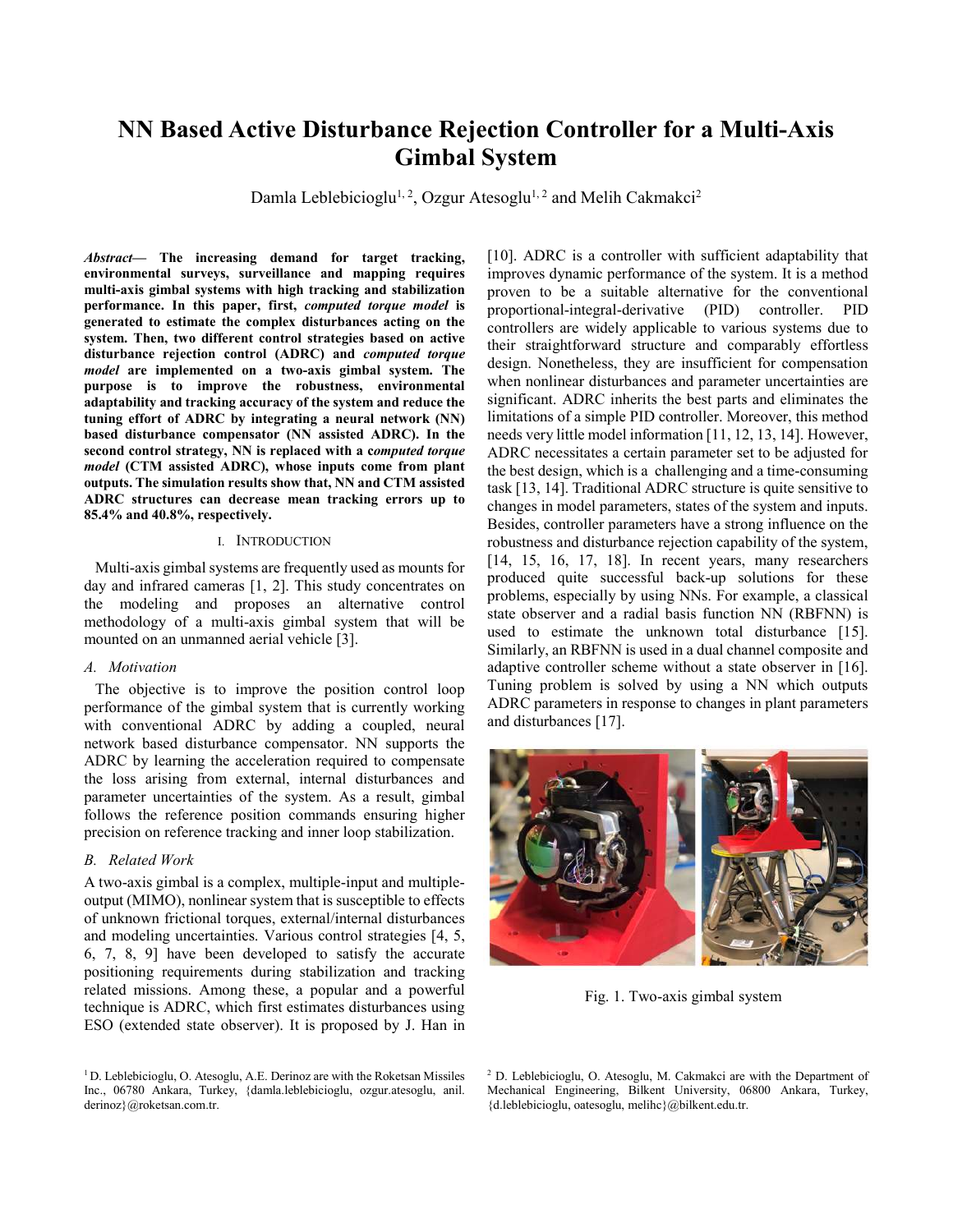# *C. Original Contributions*

In this study, first an accurate gimbal model is implemented in Simulink® and verified with the hardware set-up in Fig. 1. A standard ADRC structure in [10] is implemented by using the *Computed Torque Model (CTM).* Afterwards*,* a NN whose inputs are plant position, velocity and acceleration and whose output is the delta (difference between CTM and real plant) acceleration commands to support the ADRC output has been embodied to ADRC. This new structure: (i) made parameter tuning of ADRC much easier, (ii) improves tracking accuracy, (iii) increases disturbance rejection ability of the system. It works as a complimentary back-up when ADRC is not completely sufficient to meet the desired performance requirements. Also, a possible real-time tuning and adjustment of NN provides enhanced adaptivity of the control system under internal/external and time varying changes on the system (iv).

In addition, ADRC controller uses distinct ESOs for each channel. Instead, there is only one NN and it works as a MIMO disturbance compensator. Inputs of the NN are fed from both the azimuth and elevation axes, and outputs of the NN are supplementary accelerations for both channels. Due to authors' knowledge, the proposed controller and compensation scheme is applied on a two-axis gimbal system for the first time. Furthermore, it is relatively simpler when compared to existing similar studies, [15, 16, 18]. Moreover, another approach is also presented as an alternative to NN: necessary compensation can be supplied by adding a second *CTM block* for the ADRC structure (*CTM* based ADRC controller) to replace the NN.

## *D. Organization*

The paper is organized as follows. Section II introduces the mathematical model of the gimbal dynamics and the *Computed Torque Model* for a two-axis gimbal system. Section III presents the classical ADRC, NN assisted ADRC and *CTM* assisted ADRC designs for the multi-axis gimbal system model. Section IV summarizes and compares simulation results for the suggested controllers. The final section (Section V) lists conclusions and future work about the current implementation.

## II. MATHEMATICAL MODEL OF THE SYSTEM

The mechanical structure of the two-axis gimbal system in Fig. 1 is composed of three interconnected rigid bodies: the inner ring (for the elevation motion), the outer ring (for the azimuth motion) and the base platform. The sighting camera and the micro-electromechanical system (MEMS) gyroscope are installed on the inner ring. Thus, they provide measurements corresponding to the inner gimbal reference frame  $F_m$  (with axes  $x_m$ ,  $y_m$ ,  $z_m$ ). Outer gimbal rotates with angle  $\psi_a$  around the  $z_b$ -axis of the base platform reference frame  $F_b$  (with axes  $x_b, y_b, z_b$ ). Inner gimbal rotates with angle  $\theta_m$  around the  $y_a$ -axis of the outer gimbal reference frame  $F_a$  (with axes  $x_a$ ,  $y_a$ ,  $z_a$ ). The Euler angles of the base platform with respect to (wrt.) a chosen inertial reference frame are denoted by  $\emptyset$ ,  $\theta$ ,  $\psi$ . The angular velocity  $(\overline{\omega}_{b/o}^{(b)})$  and translational acceleration  $(\bar{\alpha}_{b/o}^{(b)})$  of the base platform wrt. a chosen inertial reference frame, expressed in the base platform reference frame are  $\overline{\omega}_{b/o}^{(b)} = [p \ q \ r]^T$  and  $\overline{\alpha}_{b/o}^{(b)} =$  $[a_x a_y a_z]^T$ .

The mathematical model used in this paper is proposed by Ateşoğlu, et al. in [19]. The dynamical equations for the twoaxis gimbal system in the matrix form are provided in Eqn. 1. Given the driving torques,  $T_a$  and  $T_e$ , the relative angular accelerations of the azimuth and elevation gimbals,  $\ddot{\psi}_a$ ,  $\ddot{\theta}_m$ , can be calculated. Furthermore, the reaction forces  $(\bar{F}_{a/m}^{(a)}$  $\begin{array}{c} (a) \\ (m) \end{array}$  $\bar{F}_{a/b}^{(a)}$  $\binom{a}{b}$  and the constraining components of reaction moments  $(M_{amx}, M_{amz}, M_{abx}, M_{aby})$  acting on the gimbal revolute joints are calculated as well from the mathematical model.

$$
\hat{F}_{12x2} \begin{bmatrix} \ddot{\psi}_a \\ \ddot{\theta}_m \end{bmatrix}_{2x1} + \hat{R}_{12x10} \begin{bmatrix} \bar{F}_{(a/n)}^{(a)} \\ \bar{F}_{(a/b)}^{(a)} \\ M_{amx} \\ M_{amz} \\ M_{abx} \\ M_{aby} \end{bmatrix}_{10x1} = \hat{D}_{12x1} + \hat{G}_{12x2} \begin{bmatrix} T_a \\ T_e \end{bmatrix}_{2x1} \tag{1}
$$

In addition, the commanded torques,  $T_{ac}$ ,  $T_{ec}$ , can be calculated by inverting Eqn. 1, when the reference values of angular accelerations,  $\ddot{\psi}_{ac}$ ,  $\ddot{\theta}_{mc}$ , angular velocities,  $\dot{\psi}_{ac}$ ,  $\dot{\theta}_{mc}$ , and angular positions,  $\psi_{ac}, \theta_{mc}$ , of the azimuth and elevation gimbals are available. This is shown in the block diagram given in Fig. 2, and named as the *Computed Torque Model.*



Fig. 2. Block diagram of the *Computed Torque Model*

#### III. CONTROLLER DESIGN

#### *A. Classical ADRC with CTM*

The classical ADRC is composed of three parts: *Transient Profile Generator (TG), Weighted State Error Feedback (WSEF)* and *Total Disturbance Estimation and Rejection* by using *ESO.* This controller is designed and constructed for distinct command channels seperately. Equations for a single channel are given below. Also, the block diagram representation of the ADRC structure for the elevation axis is given in Fig. 3 (ADRC structure for the azimuth axis is similar).

$$
\dot{v}_1 = v_2
$$
  
\n
$$
\dot{v}_2 = -rsign(v_1 - v + \frac{v_2|v_2|}{2r})
$$
\n(2)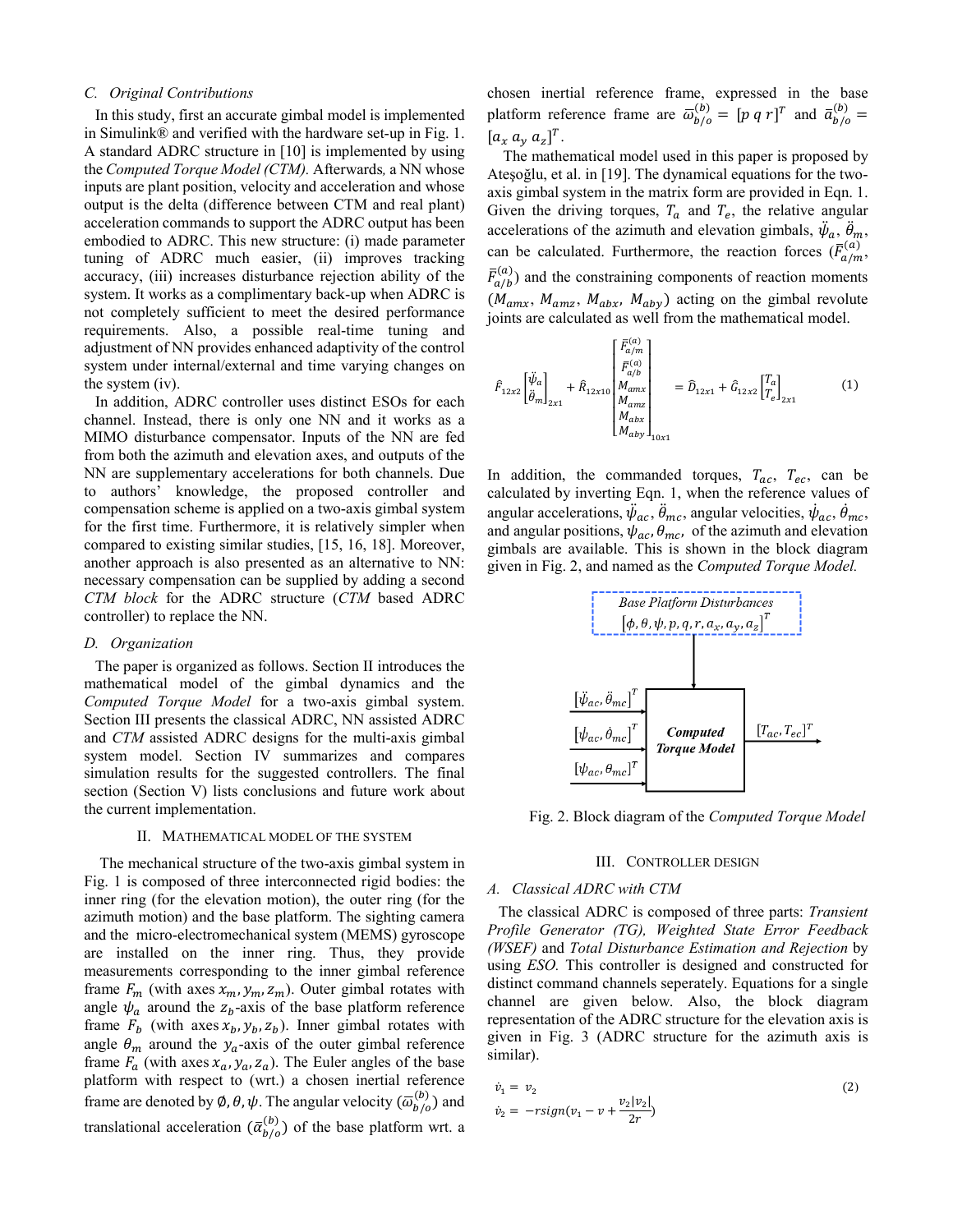

Fig. 3. TG, WSEF and ESO structure for the elevation axis

# *Transient Profile Generator (TG):*

This part introduces the implementation of a high-quality nonlinear derivative operation without noise. Here,  $v_1$  is the desired trajectory,  $v_2$  is its derivative,  $v$  is the reference input (desired position references,  $\psi_{ac}$  and  $\theta_{mc}$ ), r is the learning rate that speeds up or slows down the transient profile and it needs to be tuned for perfect derivative action.

# *Extended State Observer (ESO):*

Consider the state space respsentation of the nonlinear system expressed in Eqn. 3. An additional state variable  $x_3$  is created to represent total disturbances,  $F(t)$  in the system where  $\dot{F}(t) = G(t)$ , and  $G(t)$  is unknown.

$$
\begin{aligned}\n\dot{x}_1 &= x_2\\ \n\dot{x}_2 &= x_3 + bu, x_3 = f(x_1, x_2, w(t), t) = F(t)\\ \n\dot{x}_3 &= G(t)\\ \ny &= x_1\n\end{aligned} \tag{3}
$$

The state observer (ESO), is constructed with the set of equations given in Eqn. 4.  $z_1$ ,  $z_2$  and  $z_3$  are the outputs of ESO.  $z_1$  is the observed position,  $z_2$  is the observed velocity and  $z_3$  is the estimated disturbance. Explicit form of the nonlinear *fal(.)* function is given in Eqn. 5. It is used to eliminate the chattering problem highly possible to arise from the *sign()* function. The observer parameters needed to be tuned are  $\beta_{01}, \beta_{02}, \beta_{03}, \alpha_1, \alpha_2, \delta$ . Furthermore, a scaling parameter  $b_0$ , should also be tuned. In this study, the control input is  $u$  ( $\ddot{\psi}_{ac}, \ddot{\theta}_{mc}$ ) and plant output is  $y$  ( $\psi_a, \theta_m$ ). Also, following [10],  $\alpha_1 = 0.5$  and  $\alpha_2 = 0.25$  are used.

$$
e = z_1 - y, fe = fal(e, \alpha_1, \delta), fe_1 = fal(e, \alpha_2, \delta)
$$
\n
$$
\dot{z}_1 = z_2 - \beta_{01}e
$$
\n
$$
\dot{z}_2 = z_3 + b_0u - \beta_{02}fe
$$
\n
$$
\dot{z}_3 = -\beta_{03}fe_1
$$
\n
$$
fal(e, \alpha, \delta) = \begin{cases}\n\frac{e}{\delta^{1-\alpha}}, & |e| \le \delta \\
|e|^{\alpha}sign(e), & |e| > \delta\n\end{cases}
$$
\n(5)

# *Weighted State Error Feedback (WSEF):*

Here, WSEF acts like a simple PD (proportional derivative) type controller. Commands generated from Eqn. 2,  $(v_1$  and  $v_2$ ), are used to form the error signals ( $e_1$  and  $e_2$ ). Weighted combinations of error signals form the reference acceleration input  $(u_0)$  for the *CTM*.  $k_1$  and  $k_2$  are the parameters to be tuned. The block diagram in Fig. 4 shows the signal flow for  $\bar{v}_1$ ,  $\bar{v}_2$ ,  $\bar{z}_1$  and  $\bar{z}_2$ , to form  $\bar{e}_1$  and  $\bar{e}_2$  (bar denotes concatenation of azimuth and elevation vectors). Note that  $\bar{v}_1$  and  $\bar{v}_2$  will be the position and velocity inputs for the *CTM.*

 $e_1 = v_1 - z_1$  $v_2 - z_2$  $= k1e_1 + k2e_2$  $u = ( u_0 - z_3)/b_0$ 

 $\mathfrak{z}_{1a}$  $= \lceil v_{1a} \rceil$  $z_{2a}$  $z_{3a}$  $e_{1a}$  $u_{0a}$  $\psi_{ac}$  $\mathbf{T}\mathbf{G}$  $v_{2c}$ 'SEF  $e_{2}$  $e_{1e}$  $u_{0e}$  $\theta_{mc}$ TG  $e_{2e}$  $z_{2e}$  $z_{1e}$  $=[v_{2a}$  $\bar{v}_2$  $v_{2e}$ 

Fig. 4. TG and WSEF for azimuth and elevation gimbals

ADRC with *CTM* structure is given in Fig. 5 (plant block is composed of *Gimbal Dynamics* and the DC motor model).  $u_{0a}$  and  $u_{0e}$  are the outputs of WSEF blocks from azimuth and elevation axes, respectively. The CTM block is named as *ideal* (described with  $\overline{D} = \overline{0}$ ). There is no (i) friction torque in revolute joints, (ii) disturbance torque due to electrical cables of motors, encoders, gyroscope, camera and cooling pipes, (iii) disturbance torque due to off-diagonal inertia terms, rotation axes and CoG (center of gravity) offsets. However, the plant is *non- ideal*, which means,  $\overline{D} \neq \overline{0}$ .



Fig. 5. ADRC with CTM structure

#### *B. NN Based ADRC Implementation*

As it is seen before, ADRC has certain parameters to be tuned. This paper proposes an intelligent controller, NN assisted ADRC structure which eases calibration and tuning of the legacy controller. It also unlocks the possible need for scheduling of the controller parameters which can be needed to cope with the time varying disturbances on the system and, or different reference signal levels. NN is employed to approximate the complex nature of possible disturbances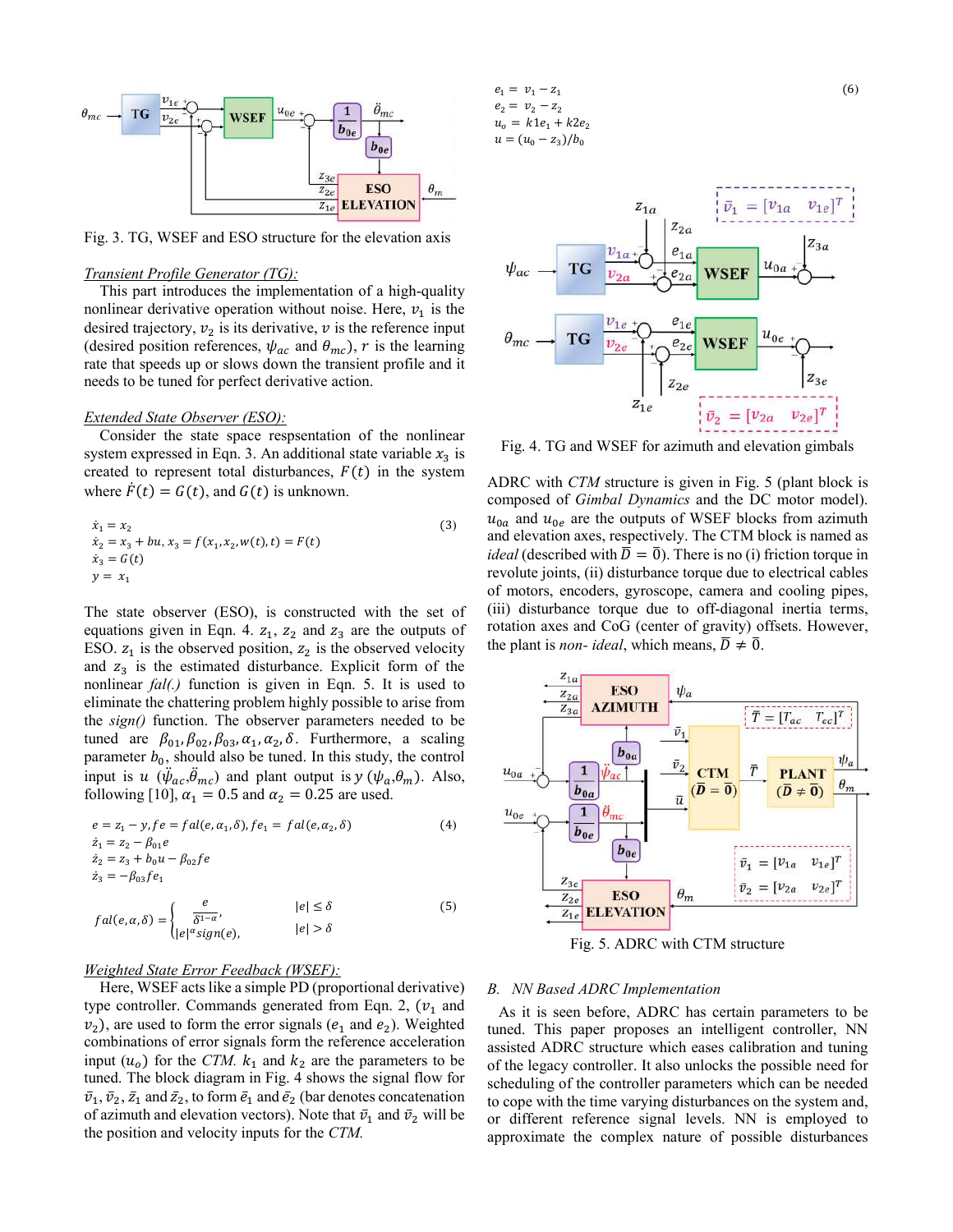which are present in the hardware set-up (Fig. 1) and enhance the tracking performance of the already constructed legacy ADRC structure. Addition of the proposed NN also speeds up the response and decreases tracking error on the position control loop. The performance of the proposed controller is verified by simulations presented in Section IV.

NN training is performed with the block diagram shown in Fig. 6. Please pay attention to the fact that, there are no disturbances in the CTM block used for training. The difference between  $[\ddot{\psi}_{ac} \ddot{\theta}_{mc}]^T$  and  $[\ddot{\psi}_a \ddot{\theta}_m]^T$  is accounted as the compensatory acceleration that needs to be fed on the control commands generated by the legacy controller.



Fig. 6. NN training structure

The training data set of the neural network is  $\{(\bar{r}, \dot{\bar{r}}, \ddot{\bar{r}})\}$ , ̅  $\Delta \vec{r}$ ,  $t \in [0, t_f]$ ,  $\vec{r} = [\psi_a \ \theta_m \ ]^T$ ,  $\dot{\vec{r}} = [\dot{\psi}_a \ \dot{\theta}_m \ ]^T$  and  $\ddot{\vec{r}} =$  $[\ddot{\psi}_a \ddot{\theta}_m]^T$ . Output of the NN is the compensatory acceleration,  $\Delta \ddot{\vec{r}} = [\Delta \ddot{\psi}_a \ \Delta \ddot{\theta}_m]^T$ . The block diagram representation of the NN based ADRC controller is given in Fig. 7.  $\Delta \vec{r}$  enables the plant to reach the reference position in a closed loop structure when it is added to  $[\psi_{ac} \ \ddot{\theta}_{mc}]^T$ . With the implementation of NN,  $u = \left(\frac{u_0 - z_3}{h}\right)$  $\frac{b_0-23}{b_0}$  +  $\Delta r$ .



Fig. 7. NN based ADRC structure

# *C. CTM Based ADRC Implementation*

As an alternative, instead of using a NN supported ADRC controller, complementary torque signals can also be generated from a second *CTM block* in the controller architecture. By using the output of the plant as the input for the second *CTM block*, the differential torque between the first *CTM* and the second *CTM* can be calculated and added to the system. With this approach, instead of training a NN with the data obtained from *CTM* and plant, the compensatory torque signals can be directly supplied from the secondary *CTM block.* Support will be in the form of delta torque intsead of delta acceleration. The block diagram representation of the *CTM* assisted ADRC controller is given in Fig. 8. The total torque applied to the plant is the summation of the output of the first *CTM block*  $(\overline{T})$  and the difference between the outputs of the first and second *CTM blocks* ( $\Delta \bar{T}$ ).



Fig. 8. CTM based ADRC structure

# IV. SIMULATIONS

In this section, we present the performance of the NN assisted ADRC formulation presented in Sec. III. Experiments of the system with NN-ADRC, CTM-ADRC hybrid controllers and conventional legacy ADRC controller are carried out by using MATLAB® and Simulink® R2020b. Equations of gimbal dynamics and CTM are implemented as MATLAB® function blocks. The sampling period of the simulated system is chosen to be 0.001 seconds and the numerical integration method is ODE4 (Runge-Kutta). Properties of the simulated two-axis gimbal system, calculated from Catia v5-3DX® are given in Tabs. I and II.  $\bar{r}_{Ga/a}^{(a)}, \bar{r}_{cm/m}^{(m)}, \bar{r}_{m/a}^{(a)}, \bar{r}_{a/b}^{(b)}$  in Tab. I, are the distance vectors between revolute joints and CoG points and revolute joints. Tab. II presents the mass, inertia and field-of-regard (FOR) limits of the azimuth and elevation gimbals  $U_{ii}$  are the diagonal inertia terms along directions  $i = x, y, z$ . Offdiagonal inertia terms calculated from 3D model are in  $10^{-6}$ or  $10^{-5}$  order (they are approximately twice smaller than primary diagonal inertia terms). Although they are small enough, the off-diagonal terms are included in the gimbal models (dynamical mass unbalance is included).

| Distances (in mm)                              |                           |  |  |
|------------------------------------------------|---------------------------|--|--|
| $\bar{r}_{Ga/a}^{(a)} = [Ga_x Ga_y Ga_z]^T$    | $[0 0 57.5]^{T}$          |  |  |
| $\bar{r}_{Gm/m}^{(m)} = [Gm_x Gm_y Gm_z]^T$    | $[0 - 44.5 0]^{T}$        |  |  |
| $\bar{r}_{m/a}^{(a)}$<br>$=[am_x am_y am_z]^T$ | $[0, 44.5, 57.5]^T$       |  |  |
| $\bar{r}_{a/b}^{(b)}$<br>$=[ba_x ba_y ba_z]^T$ | $[31.625 \ \ 0 - 57.5]^T$ |  |  |

TABLE I: Distances of the gimbal platform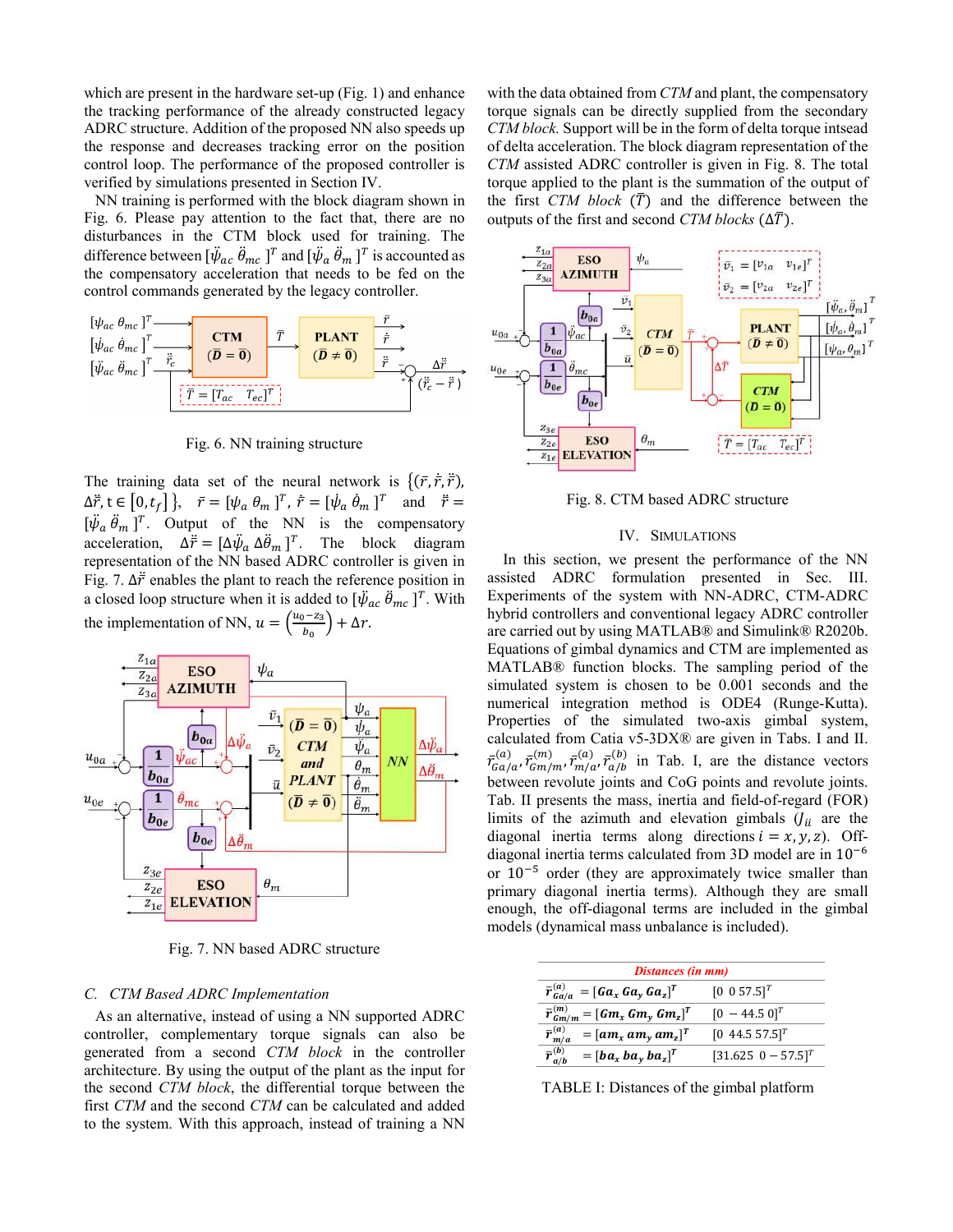|                               | Yaw Gimbal                                        | <b>Pitch Gimbal</b>                           |
|-------------------------------|---------------------------------------------------|-----------------------------------------------|
| m(kq)                         | 0.55                                              | 1.138                                         |
| $\hat{I}$ (kgm <sup>2</sup> ) | $J_{xx} = J_{zz} = 0.002$<br>$J_{\rm vv} = 0.004$ | $J_{xx} = J_{zz} = 0.004$<br>$J_{yy} = 0.003$ |
| <b>FOR</b> limits             | $+45^\circ$                                       | $+20^\circ$                                   |

TABLE II: Parameters of the gimbal platform

The feedforward neural network designed for the simulations has 2 hidden layers, each composed of 20 neurons. Layer outputs are calculated by the transfer function *poslin (positive linear)***.** The training method is chosen as *Levenberg-Marquardt* backpropagation. The disturbance torque in the system is given in Eqn. 7,  $(x = a, m)$ . The terms in the disturbance function are single and dual combinations of  $\theta_m$ ,  $\dot{\theta}_m$ ,  $\psi_a$ ,  $\dot{\psi}_a$ ,  $\theta_m^2$ ,  $\dot{\psi}_a^2$ ,  $\dot{\psi}_a^2$ . The state independent bias term  $(k37<sub>x</sub>)$  is included as well. Coefficients are determined by curve fitting using data from the experimental set-up. The parameters  $k1_x... k36_x$  are associated with (i), (ii), and the parameter  $k37_x$  is associated with (iii), in Section III.A.

$$
T_{dx} = k1_x \dot{\theta}_m + k2_x \theta_m + \dots + k34_x (\dot{\psi}_a^2 \theta_m^2) + k35_x (\dot{\psi}_a^2 \dot{\theta}_m^2) + k36_x (\dot{\theta}_m^2 \theta_m^2) + k37_x \tag{7}
$$

The generic base motion data history,  $(p, q, r, a_x, a_y, a_z)$ , is given in Fig. 9. It is obtained from a real-time flight of the carrier vehicle. For the following examples given below, NN is trained based on the data under amplitude and frequency varying sinusoidal excitations that travel almost all ranges in the FOR limits of the experimental set-up. The reference position travels from 5° to 25° for the azimuth axis and from 2° to 18° for the elevation axis, with an increasing frequency of 0.5 to 4 Hz. MATLAB® Neural Network Toolbox is used for training this network.



Fig. 9. Base platform disturbance data

In the first example, both azimuth and elevation gimbals are excited with the reference  $(*)$ :  $5^{\circ}\omega$  1Hz sine wave. Fig. 10 gives the trajectory tracking response of the azimuth gimbal and Fig. 11 shows the tracking error. It has been observed that, without NN and CTM block, azimuth gimbal reaches to 4.55°. NN supports the ADRC controller and helps the gimbal to reach the reference position (5°) with a faster tracking rate. The mean track error (MTE) of ADRC is 0.09°. The MTE and percent improvement of hybrid controllers are given in Tab. III (% decrease indicates the MTE enhancement wrt. legacy ADRC).

|            |       | NN-ADRC CTM-ADRC |
|------------|-------|------------------|
| MTE.       | 0.02° | $0.05^{\circ}$   |
| % decrease | 76%   | 37%              |

TABLE III: MTE Comparison for Example 1



Fig. 10. Azimuth gimbal position for the reference (\*)

As shown in Fig. 11, supplementary acceleration and torque provided by the NN and CTM, decreases tracking error. Performance of CTM-ADRC is in between ADRC and NN-ADRC.



Fig. 11. Azimuth gimbal track error for the reference (\*)

In the second example, azimuth and elevation gimbals are excited with the same reference (\*). Disturbance torques of azimuth and elevation gimbals are increased respectively by 2 and 3 times wrt. the case in Example 1. Even though disturbance functions include model parameter uncertainties represented by the term  $k37_x$ , CoG points of the azimuth and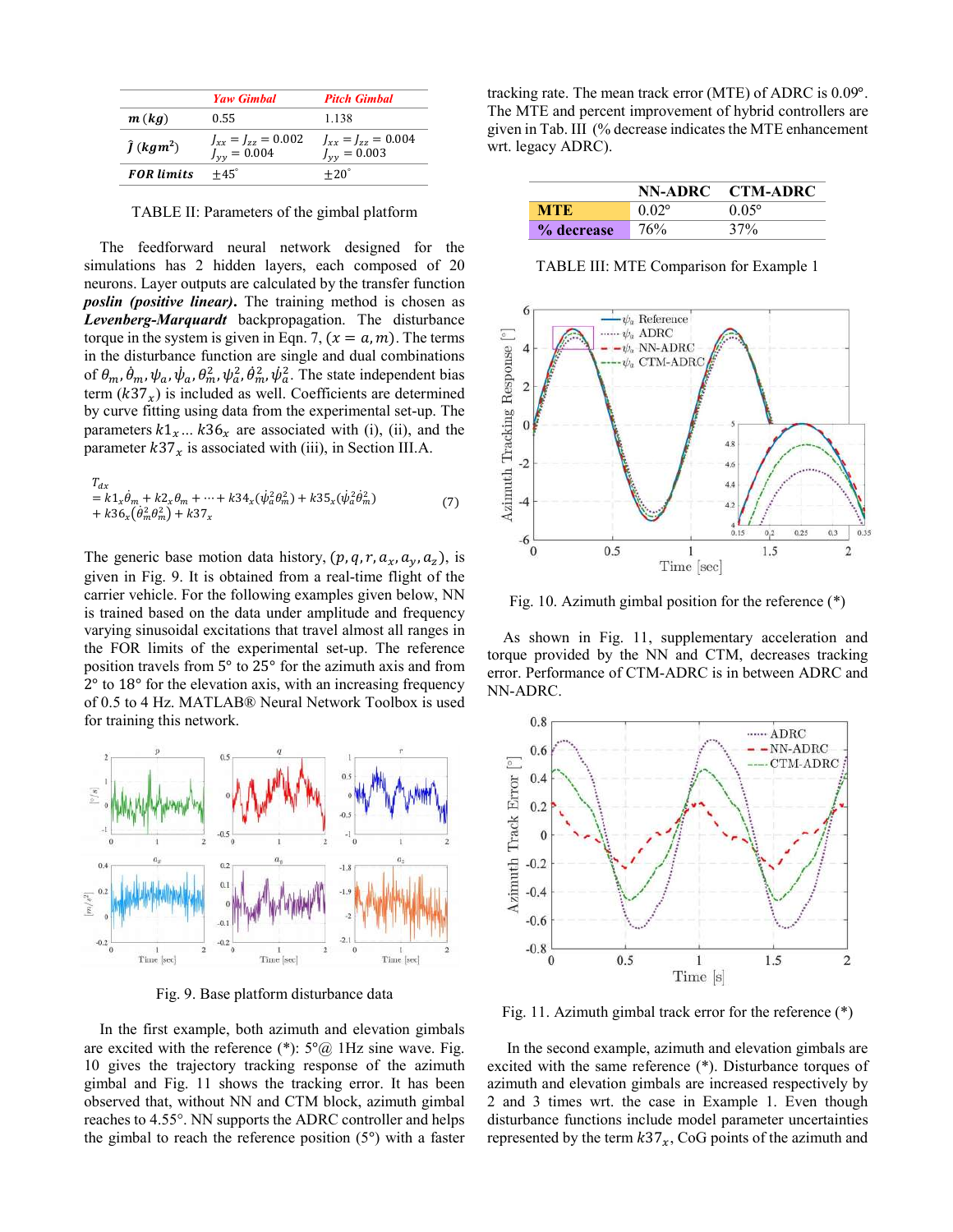elevation gimbals are also distorted further;  $Ga_v = Gm_z$  =  $-0.01$ , (i.e., they are different from zero).  $J_{xy}J_{yx}$  terms of the azimuth gimbal are  $0.02 \text{ kg/m}^2$  (this is a relatively large disturbance). In total, original model parameters extracted from the CAD model are highly distorted.

In this example, the NN trained with the previous example's data is used for the fırst three seconds. Then, it is switched to the NN based on the new disturbance data. Since ADRC is tuned wrt. old disturbance, control accuracy of the ADRC drops considerably (MTE increases from 0.09° to 0.16°). When NN-ADRC is used with the old neural network, it still has a better performance than ADRC (% decrease is 35.3%). % decrease of CTM-ADRC is slightly better than the old NN (40.8%). On the other hand, there is no chance to improve the performance of CTM controller further. However, we cannot talk about NN being optimal. With the adjustment of NN, performance of the NN-ADRC returns back to its old value. This suggests that a better strategy should be to train the NN online with the last available data. Real-time training of NN makes the system robust and insensitive to environmental/internal changes of disturbance torque. The MTE and % decrease of hybrid controllers after the adjustment of NN are given in Tab. IV. Figs. 12 and 13 show the tracking response and error of azimuth gimbal.

|            | NN-ADRC   | <b>CTM-ADRC</b> |
|------------|-----------|-----------------|
| мте        | $0.023$ ° | $0.095^{\circ}$ |
| % decrease | 85.4%     | 40.8%           |

TABLE IV: MTE Comparison for Example 2



Fig. 12. Azimuth gimbal position for the reference (\*): Example 2

## V. CONCLUSION AND FUTURE WORK

In this paper, a controller with a supplementary compensator (neural network) is designed to deal with the disturbance torque present in the real system and support the already constructed legacy ADRC controller. It performs MIMO based compensation for the cross-coupled gimbal model. The



Fig. 13. Azimuth gimbal track error for the reference (\*): Example 2

NN-ADRC control method reduces the time and effort required for tuning the parameters of ADRC controller. Also, CTM based ADRC structure is investigated as a possible alternative for NN-ADRC. Comparative results to check the performances of suggested controllers are provided by simulation studies and presented by figures and tables. Those results indicate that, NN-ADRC hybrid controller can decrease MTE up to 85.4% when compared to legacy ADRC (Tab. II). Moreover, it is superior when compared with a possible alternative, i.e., the CTM-ADRC, it can decrease MTE 4.5 times more than the CTM-ADRC controller (Tab. II).

Real time adjustment of the weights of NN, gives the proposed algorithm strong robustness and environmental adaptability. We are planning to train the NN online and implement both online/offline NNs on the physical system using xPC Target®, as a future study.

## ACKNOWLEDGMENT

This study is a joint work between Roketsan Missiles Inc. and Bilkent University, Department of Mechanical Engineering. Authors would also like to thank Mr. Anıl E. Derinöz for his technical support and discussions.

#### **REFERENCES**

- [1] J.M. Hilkert, "Inertially Stabilized Platform Technology Concepts and Principles", IEEE Control Systems Magazine, vol. 28, no. 1, pp. 26- 46, 2008.
- [2] B. Ekstrand, "Equations of Motion for a Two-Axes Gimbal System*", IEEE Transactions on Aerospace and Electronic Systems",* vol. 37, no.3, pp. 1083-1091, 2001.
- [3] D. Leblebicioğlu, "Learning Based Control Compensation for Multi-Axis Gimbal Systems Using Inverse and Forward Dynamics" M.S. Thesis, Grad. Sch. of Eng. and Science, Bilkent Univ., Ankara, 2021. Accessed on: Oct., 27, 2021. [Online]. Available: http://repository. bilkent.edu.tr/handle/11693/76608
- [4] M.M. Abdo, A.R. Vali, A.R. Toloei, M.R. Arvan, "Improving Two-Axes Gimbal Seeker Performance Using Cascade Control Approach*", Journal of Aerospace Engineering,* vol. 229, no.1, pp. 38-55, 2015.
- [5] M. Baskin, K. Leblebicioglu, "Robust Control for Line-of-Stabilization of a Two-Axis Gimbal System", *Turkish Journal of Electrical Engineering & Computer Science,* vol. 25, no. 5, pp. 3839-3854, 2017.
- [6] B. Xiang, Q. Mu, "Gimbal Control of Inertially Stabilized Platform for Airbone Remote Sensing System based on Adaptive RBFNN Feedback